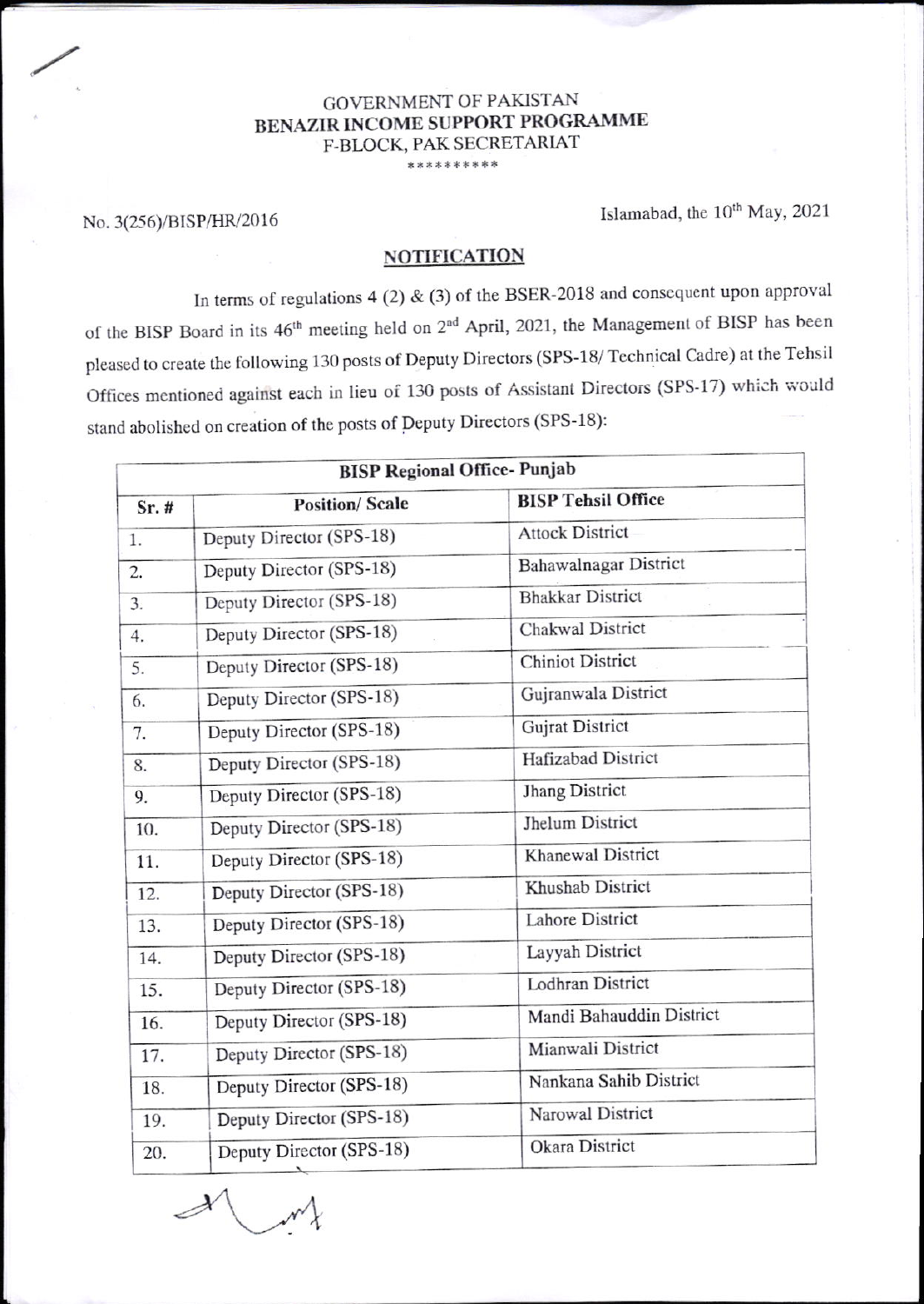| 21. | Deputy Director (SPS-18)          | Pakpattan District              |
|-----|-----------------------------------|---------------------------------|
| 22. | Deputy Director (SPS-18)          | Rawalpindi District             |
| 23. | Deputy Director (SPS-18)          | Sahiwal District                |
| 24. | Deputy Director (SPS-18)          | Sargodha District               |
| 25. | Deputy Director (SPS-18)          | Sheikhupura District            |
| 26. | Deputy Director (SPS-18)          | <b>Sialkot District</b>         |
| 27. | Deputy Director (SPS-18)          | Toba Tek Singh District         |
| 28. | Deputy Director (SPS-18)          | Vehari District                 |
|     | <b>BISP Regional Office-Sindh</b> |                                 |
| 29. | Deputy Director (SPS-18)          | Hyderabad                       |
| 30. | Deputy Director (SPS-18)          | Jamshoro                        |
| 31. | Deputy Director (SPS-18)          | Karachi Central                 |
| 32. | Deputy Director (SPS-18)          | Karachi East                    |
| 33. | Deputy Director (SPS-18)          | Karachi South                   |
| 34. | Deputy Director (SPS-18)          | Karachi West                    |
| 35. | Deputy Director (SPS-18)          | Kashmore                        |
| 36. | Deputy Director (SPS-18)          | Korangi                         |
| 37. | Deputy Director (SPS-18)          | Malir<br>e)                     |
| 38. | Deputy Director (SPS-18)          | Matiari                         |
| 39. | Deputy Director (SPS-18)          | Mirpur Khas                     |
| 40. | Deputy Director (SPS-18)          | Sukkur                          |
| 41. | Deputy Director (SPS-18)          | Tando Allahyar                  |
| 42. | Deputy Director (SPS-18)          | Tando Muhammad Khan             |
| 43. | Deputy Director (SPS-18)          | Tharparkar                      |
| 44. | Deputy Director (SPS-18)          | Sujawal                         |
|     |                                   | <b>BISP Regional Office-KPK</b> |
| 45. | Deputy Director (SPS-18)          | Abbottabad                      |
| 46. | Deputy Director (SPS-18)          | Bajaur                          |
| 47. | Deputy Director (SPS-18)          | Bannu                           |
| 48. | Deputy Director (SPS-18)          | Battagram                       |
| 49. | Deputy Director (SPS-18)          | Buner                           |
| 50. | Deputy Director (SPS-18)          | Charsadda                       |
| 51. | Deputy Director (SPS-18)          | Chitral                         |
| 52. | Deputy Director (SPS-18)          | Dera Ismail Khan                |
| 53. | Deputy Director (SPS-18)          | Hangu                           |

↨